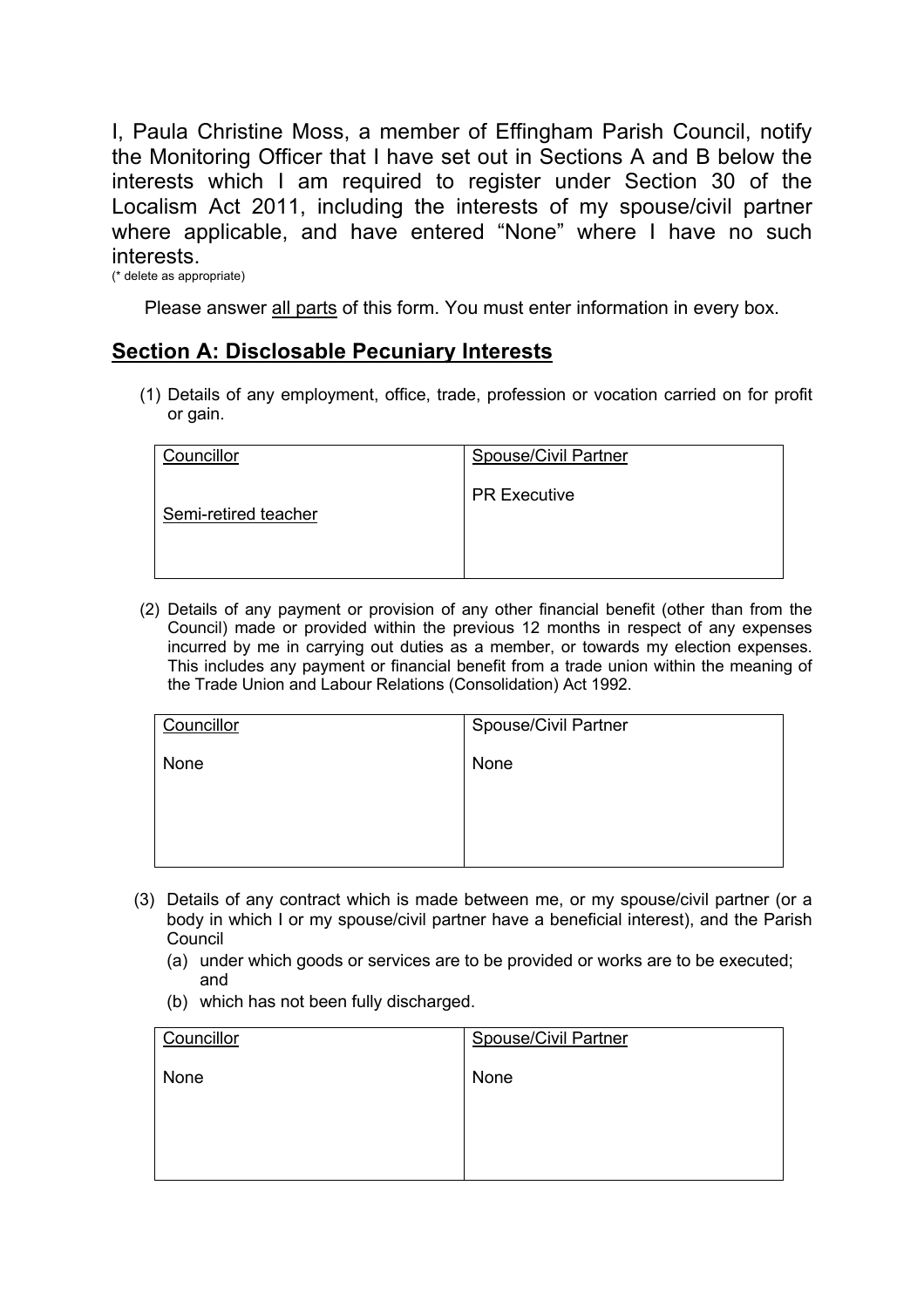4) Details of any beneficial interest in land within the Parish Council's area (this will normally include your home address).

| Councillor                | <b>Spouse/Civil Partner</b> |
|---------------------------|-----------------------------|
| 6 Leewood Way, Effingham. | 6 Leewood Way, Effingham.   |
| Surrey. KT24 5JN          | Surrey. KT24 5JN            |

5) Details of any licence (alone or jointly with others) to occupy land within the Parish Council's area for a month or longer.

| Councillor | <b>Spouse/Civil Partner</b> |
|------------|-----------------------------|
| None       | None                        |
|            |                             |

- 6) Details of any tenancy where (to my knowledge)
	- a) the Parish Council is the landlord; and
	- b) the tenant is a body in which I, or my spouse/civil partner, have a beneficial interest.

| Councillor | <b>Spouse/Civil Partner</b> |
|------------|-----------------------------|
| None       | None                        |
|            |                             |

- 7) Details of any beneficial interest in securities of a body where
	- (a) that body (to my knowledge) has a place of business or land in the Parish Council's area; and
	- (b) either
		- (i) the total nominal value of the securities exceeds £25,000 or one hundredth of the total issued share capital of that body; or
		- (ii) if the share capital of that body is of more than one class, the total nominal value of the shares of any one class in which I, or my spouse/civil partner has a beneficial interest exceeds one hundredth of the total issued share capital of that class.

| Councillor | <b>Spouse/Civil Partner</b> |
|------------|-----------------------------|
| None       | None                        |
|            |                             |
|            |                             |
|            |                             |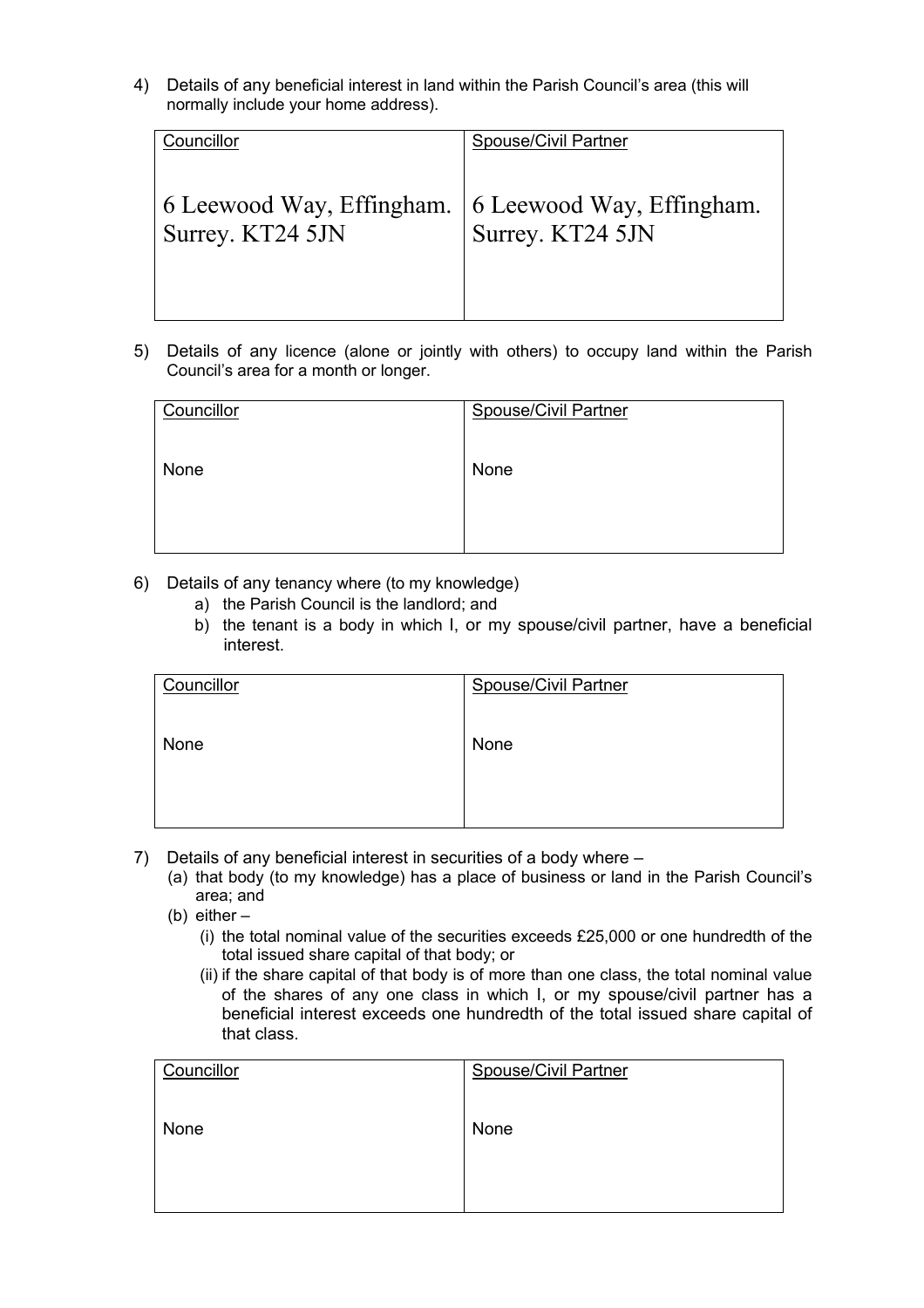## **Section B: Non-Pecuniary Interests**

8) Details of membership of organisations to which you have been appointed or dominated by your parish council and in which you hold a position of general control or management.

| None |  |
|------|--|
|      |  |

- 9) Details of membership, or holding a position of general control or management, of any body that:
	- exercises functions of a public nature
	- is directed to charitable purposes, or
	- one of whose principal purposes includes the influence of public opinion or policy (including any political party of trade union)

Trustee of Effingham Village Recreation Trust.

## **Section C: Gifts and Hospitality**

8) Any person from whom I have received a gift or hospitality (during my term of office as a parish councillor) with an estimated value of at least £25:-

**None** 

NB: Your attention is drawn to your parish council's Code of Conduct for parish councillors, which may make provision in respect of the acceptance of gifts and hospitality. Generally, as a councillor, you should avoid accepting any gift, hospitality or other favour which could give the impression of compromising your integrity, honesty or objectivity. In particular, you

- (1) should avoid any behaviour which might reasonably be seen as motivated by personal gain;
- (2) should exercise caution in accepting any gifts or hospitality which are (or which you might reasonably believe to be) offered to you because you are a parish councillor;